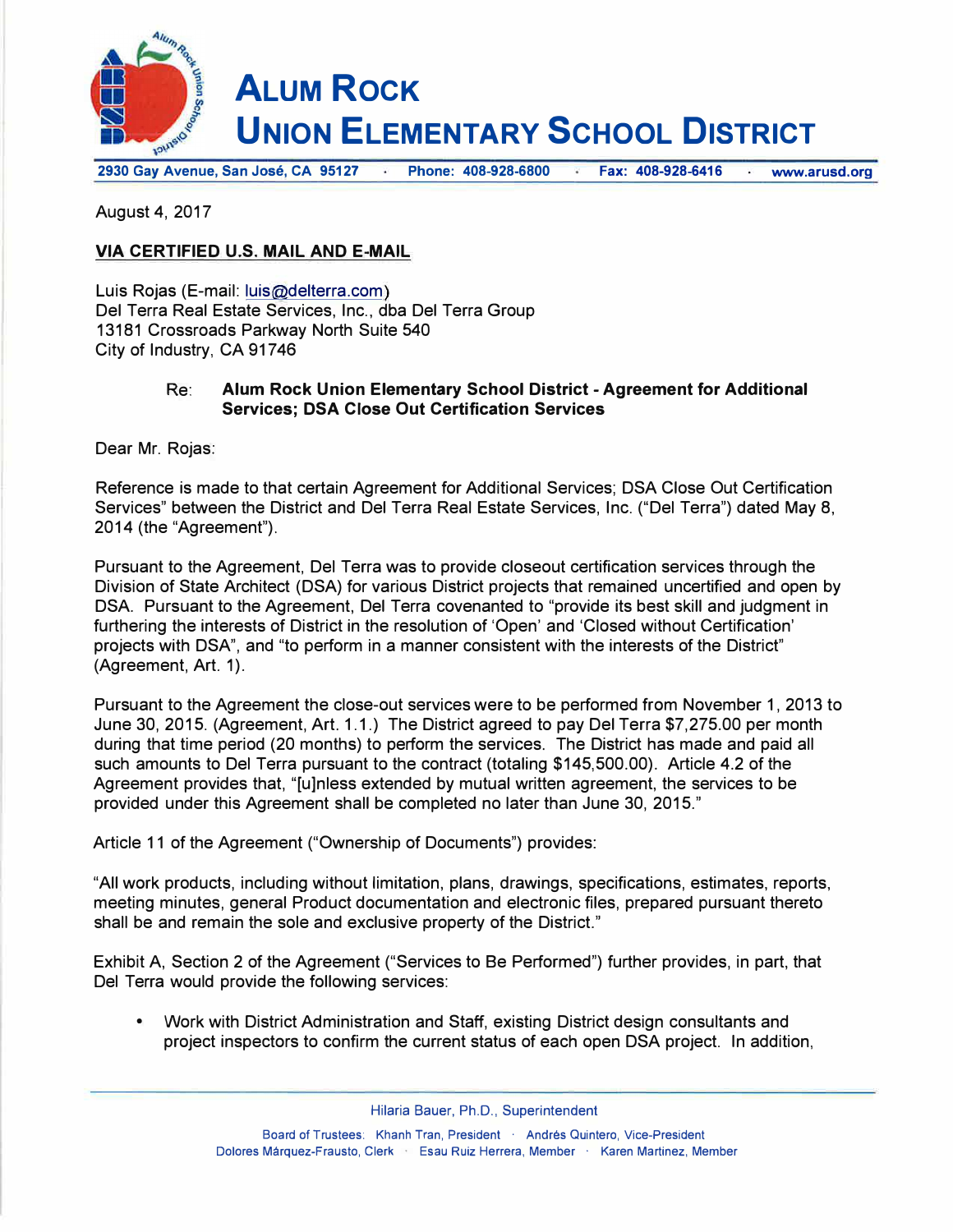Re: Alum Rock Union Elementary School District - Agreement for Additional Services; DSA Close **Out Certification Services** Page 2 of 3 August 4, 2017

Del Terra may utilize consultant services on a limited basis to control costs and mitigate redundancies.

- Assist and coordinate with architect(s) to close open District projects with DSA, ensure that contractor, consultants, testing and inspection laboratories provide verified reports, laboratory testing and special inspection documents, contract information DSA 102, DSA 6 forms, notice of completion, change order documentation final responses to Field Trip Notes (FTNs) from the DSA field engineer and any other additional documentation required to close these projects with DSA certification.
- Prepare a schedule of proposed actions to achieve DSA closeout certification and a  $\bullet$ tracking matrix that highlights the status of each project.
- Consult with DSA and review District documents, including project deviation and correction notices and change order files.
- Provide all administration, coordination, scheduling, tracking, budgeting, invoicing, attendance at meetings (District or otherwise), as needed to complete the provision of DSA Closeout Certification Services to the District.

Exhibit A, Section 2 further includes that Del Terra would provide "monthly reports that outline the status of each project and significant issues."

The District has reviewed the March 23, 2017, "DSA Certification Status - Tracker" and "DSA Certification – Pre Tracker" reports prepared by Del Terra. The projects listed on the reports are color-coded, but the purpose and meaning of the color-coding is unclear. Nevertheless, the Tracker report notes on page 3 that "51 projects are Closed without Certification".

The District has paid to Del Terra all fees specified in the Agreement. Pursuant to Article 11 and Exhibit "A" of the Agreement, this is to request that all work products, including without limitation, plans, drawings, specifications, estimates, reports, meeting minutes, general Product documentation and electronic files, prepared pursuant thereto in connection with the Agreement and the performance of services thereunder be delivered immediately to the District, along with all monthly reports, schedules of proposed actions and all tracking matrices prepared by Del Terra (including both draft and final schedules and matrixes) in connection with the Agreement. These materials must include all communications and submittals to DSA in connection with your performance of the services under the Agreement.

The District is the subject of a recent Extraordinary Audit dated June 9, 0217, by the Fiscal Crisis & Management Assistance Team (FCMAT). With regard to the Agreement, FCMAT recommended that the District require Del Terra to comply with all contract provisions and immediately provide all deliverables to the District, including a dated status sheet of all projects from the beginning of the DSA closeout services contract, and require that the status include the following information: (i) the original projects that need to be certified (not all district projects ever completed, which causes confusion); (ii) the status of each project and whether Del Terra obtained the certification and date of certification; (iii) an indication of the project certification work in progress and any significant issues; and (iv) a bottom-line total of projects still uncertified. At a special meeting held on July 27, 2017, the District's Governing Board acknowledged the FCMAT recommendations and the Board took an action to inform and respond to County Superintendent Jon Gundry that the District would notify Del Terra no later than August 4, 2017, to provide all deliverables, documents and work product in connection with Del Terra's performance of the services specified in the Agreement, as